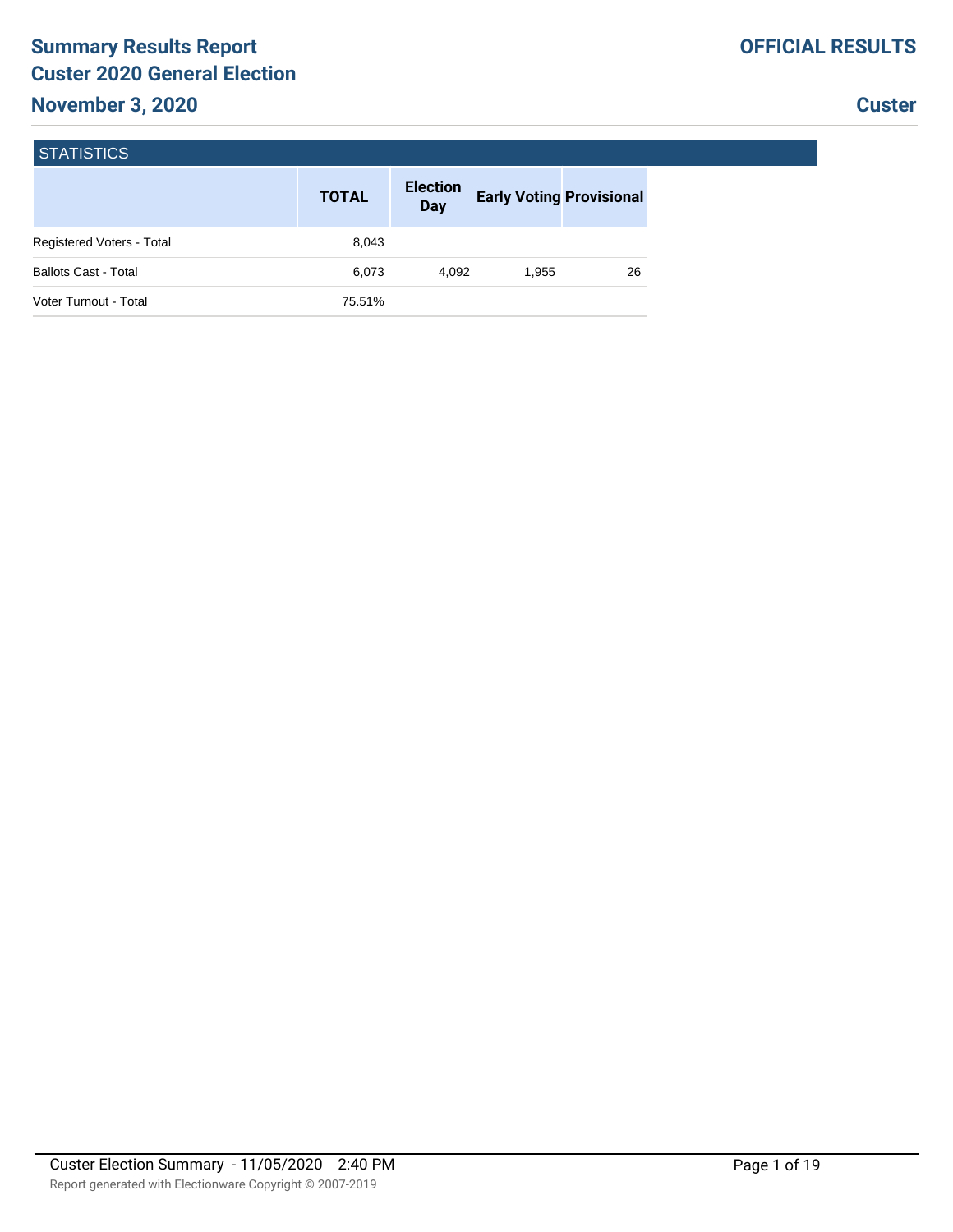#### **President and Vice President**

Vote For 1

|                         | <b>TOTAL</b> | <b>Election</b><br><b>Day</b> | <b>Early Voting Provisional</b> |             |
|-------------------------|--------------|-------------------------------|---------------------------------|-------------|
| Rep Trump/Pence         | 5,090        | 3,695                         | 1,373                           | 22          |
| Dem Biden/Harris        | 786          | 299                           | 484                             | 3           |
| Lib Jorgensen/Cohen     | 117          | 62                            | 54                              | 1           |
| Write-In Totals         | 17           | 8                             | 9                               | $\mathbf 0$ |
| Not Assigned            | 17           | 8                             | 9                               | $\mathbf 0$ |
| <b>Total Votes Cast</b> | 6,010        | 4,064                         | 1,920                           | 26          |

# **United States Senator**

Vote For 1

|                            | <b>TOTAL</b> | <b>Election</b><br><b>Day</b> | <b>Early Voting Provisional</b> |                |
|----------------------------|--------------|-------------------------------|---------------------------------|----------------|
| Rep Ben Sasse              | 4,824        | 3,381                         | 1,424                           | 19             |
| Dem Chris Janicek          | 531          | 257                           | 272                             | $\overline{2}$ |
| Lib Gene Siadek            | 361          | 244                           | 114                             | 3              |
| Write-In Totals            | 84           | 33                            | 50                              | 1              |
| Write-In: Preston Love Jr. | 43           | 3                             | 40                              | $\mathbf 0$    |
| Not Assigned               | 41           | 30                            | 10                              | 1              |
| <b>Total Votes Cast</b>    | 5,800        | 3,915                         | 1,860                           | 25             |

# **Congress Dist 3**

|                         | <b>TOTAL</b> | <b>Election</b><br><b>Day</b> | <b>Early Voting Provisional</b> |    |
|-------------------------|--------------|-------------------------------|---------------------------------|----|
| <b>Rep Adrian Smith</b> | 5,101        | 3,627                         | 1,454                           | 20 |
| Dem Mark Elworth Jr.    | 584          | 218                           | 365                             | 1  |
| Lib Dustin C. Hobbs     | 199          | 127                           | 70                              | 2  |
| Write-In Totals         | 3            | $\Omega$                      | 2                               | 1  |
| Not Assigned            | 3            | $\Omega$                      | 2                               | 1  |
| <b>Total Votes Cast</b> | 5,887        | 3,972                         | 1,891                           | 24 |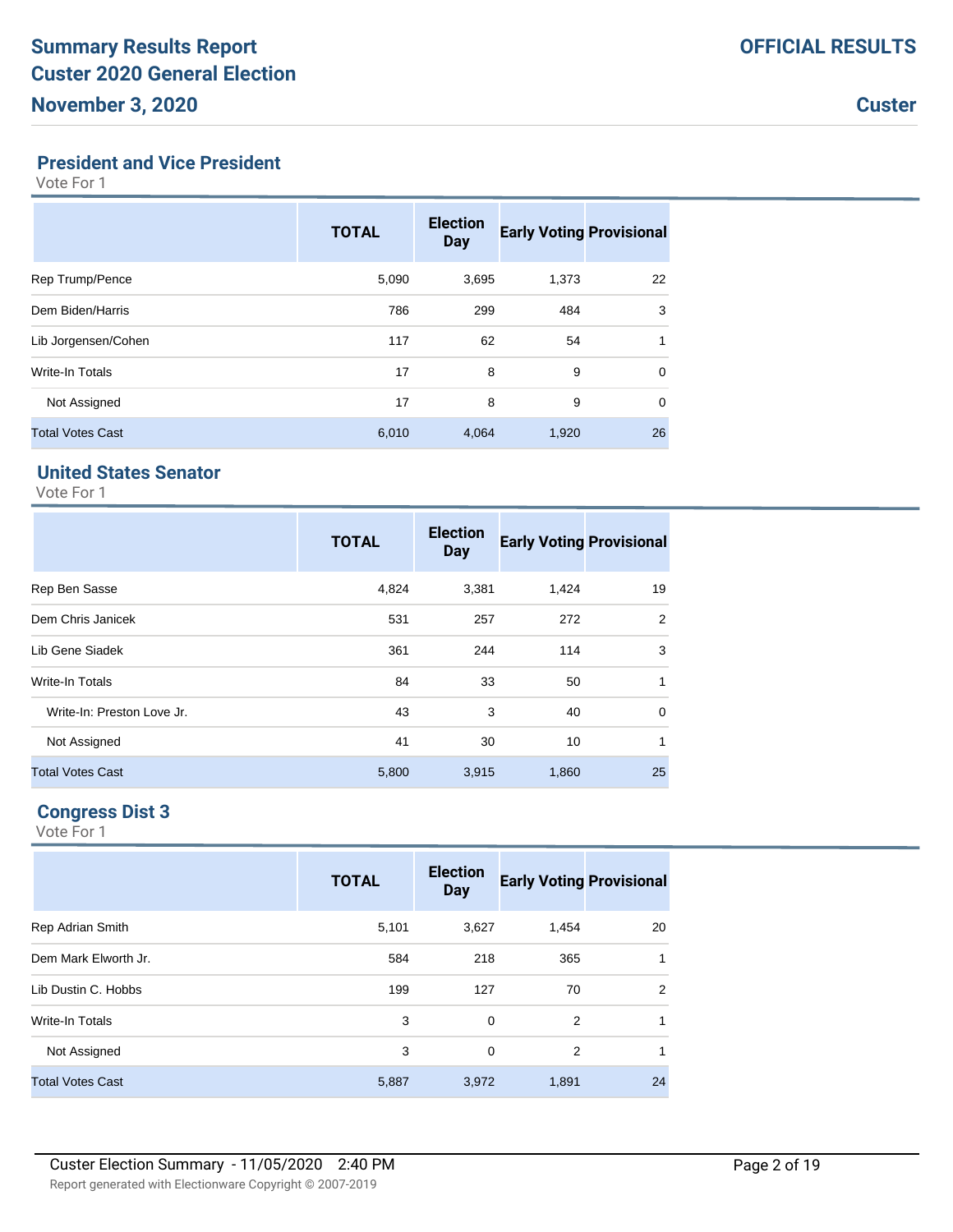## **Co. Supervisor 2**

Vote For 1

|                         | <b>TOTAL</b> | <b>Election</b><br><b>Day</b> | <b>Early Voting Provisional</b> |   |
|-------------------------|--------------|-------------------------------|---------------------------------|---|
| Rep Tammy Kleeb         | 597          | 354                           | 237                             | 6 |
| Write-In Totals         | 4            | 2                             |                                 |   |
| Not Assigned            | 4            | 2                             |                                 |   |
| <b>Total Votes Cast</b> | 601          | 356                           | 238                             |   |

## **Co Supervisor 4**

Vote For 1

|                         | <b>TOTAL</b> | <b>Election</b><br><b>Day</b> | <b>Early Voting Provisional</b> |          |
|-------------------------|--------------|-------------------------------|---------------------------------|----------|
| Rep Dwain K. Bryner     | 907          | 584                           | 318                             | 5        |
| Write-In Totals         | 6            | 4                             | 2                               | $\Omega$ |
| Not Assigned            | 6            | 4                             | 2                               | $\Omega$ |
| <b>Total Votes Cast</b> | 913          | 588                           | 320                             | 5        |

# **Co Supervisor 6**

Vote For 1

|                         | <b>TOTAL</b> | <b>Election</b><br><b>Day</b> | <b>Early Voting Provisional</b> |                |
|-------------------------|--------------|-------------------------------|---------------------------------|----------------|
| Rep Lynn Longmore       | 768          | 532                           | 232                             | 4              |
| <b>Write-In Totals</b>  | 6            | 4                             | 2                               | 0              |
| Not Assigned            | 6            | 4                             | 2                               | $\Omega$       |
| <b>Total Votes Cast</b> | 774          | 536                           | 234                             | $\overline{4}$ |

## **Co Surveyor position**

|                                            | <b>TOTAL</b> | <b>Election</b><br>Day | <b>Early Voting Provisional</b> |    |
|--------------------------------------------|--------------|------------------------|---------------------------------|----|
| FOR election of County Surveyor            | 3.682        | 2.550                  | 1.111                           | 21 |
| <b>AGAINST election of County Surveyor</b> | 1.585        | 982                    | 600                             | 3  |
| <b>Total Votes Cast</b>                    | 5,267        | 3,532                  | 1,711                           | 24 |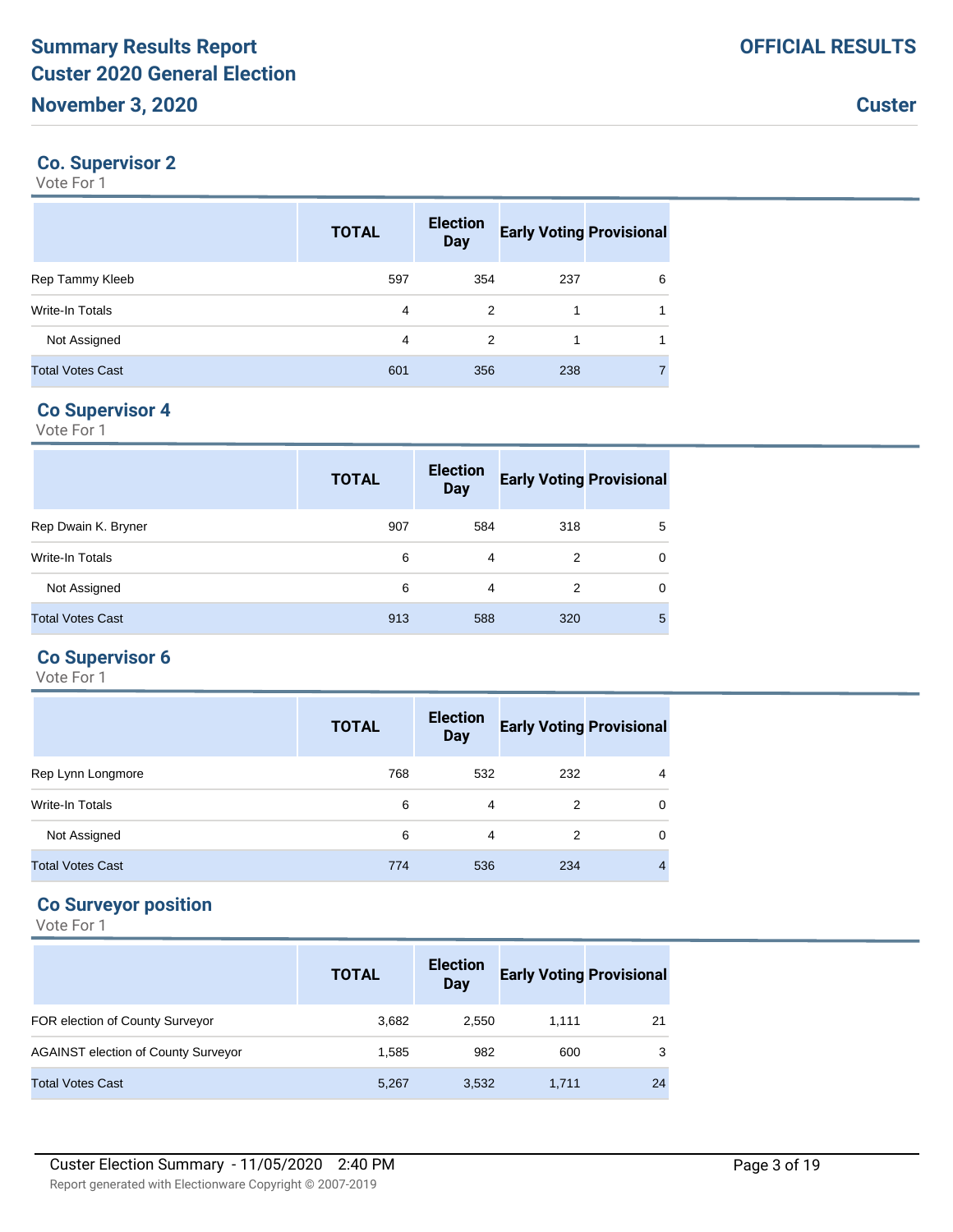#### **Retain Judge Stine**

Vote For 1

|                         | <b>TOTAL</b> | <b>Election</b><br><b>Day</b> | <b>Early Voting Provisional</b> |    |
|-------------------------|--------------|-------------------------------|---------------------------------|----|
| Yes                     | 3,540        | 2,437                         | 1,087                           | 16 |
| <b>No</b>               | 967          | 665                           | 299                             | 3  |
| <b>Total Votes Cast</b> | 4,507        | 3,102                         | 1,386                           | 19 |

## **Retain Judge Block**

Vote For 1

|                         | <b>TOTAL</b> | <b>Election</b><br><b>Day</b> | <b>Early Voting Provisional</b> |    |
|-------------------------|--------------|-------------------------------|---------------------------------|----|
| Yes                     | 3,472        | 2,378                         | 1,080                           | 14 |
| <b>No</b>               | 970          | 669                           | 296                             | 5  |
| <b>Total Votes Cast</b> | 4,442        | 3,047                         | 1,376                           | 19 |

## **Retain Judge Kozisek**

Vote For 1

|                         | <b>TOTAL</b> | <b>Election</b><br><b>Day</b> | <b>Early Voting Provisional</b> |    |
|-------------------------|--------------|-------------------------------|---------------------------------|----|
| Yes                     | 3,548        | 2.417                         | 1.114                           | 17 |
| N <sub>o</sub>          | 927          | 648                           | 277                             | 2  |
| <b>Total Votes Cast</b> | 4,475        | 3,065                         | 1,391                           | 19 |

## **Retain Judge Burdick**

|                         | <b>TOTAL</b> | <b>Election</b><br><b>Day</b> | <b>Early Voting Provisional</b> |    |
|-------------------------|--------------|-------------------------------|---------------------------------|----|
| Yes                     | 3,546        | 2,412                         | 1,116                           | 18 |
| <b>No</b>               | 902          | 630                           | 271                             |    |
| <b>Total Votes Cast</b> | 4,448        | 3,042                         | 1,387                           | 19 |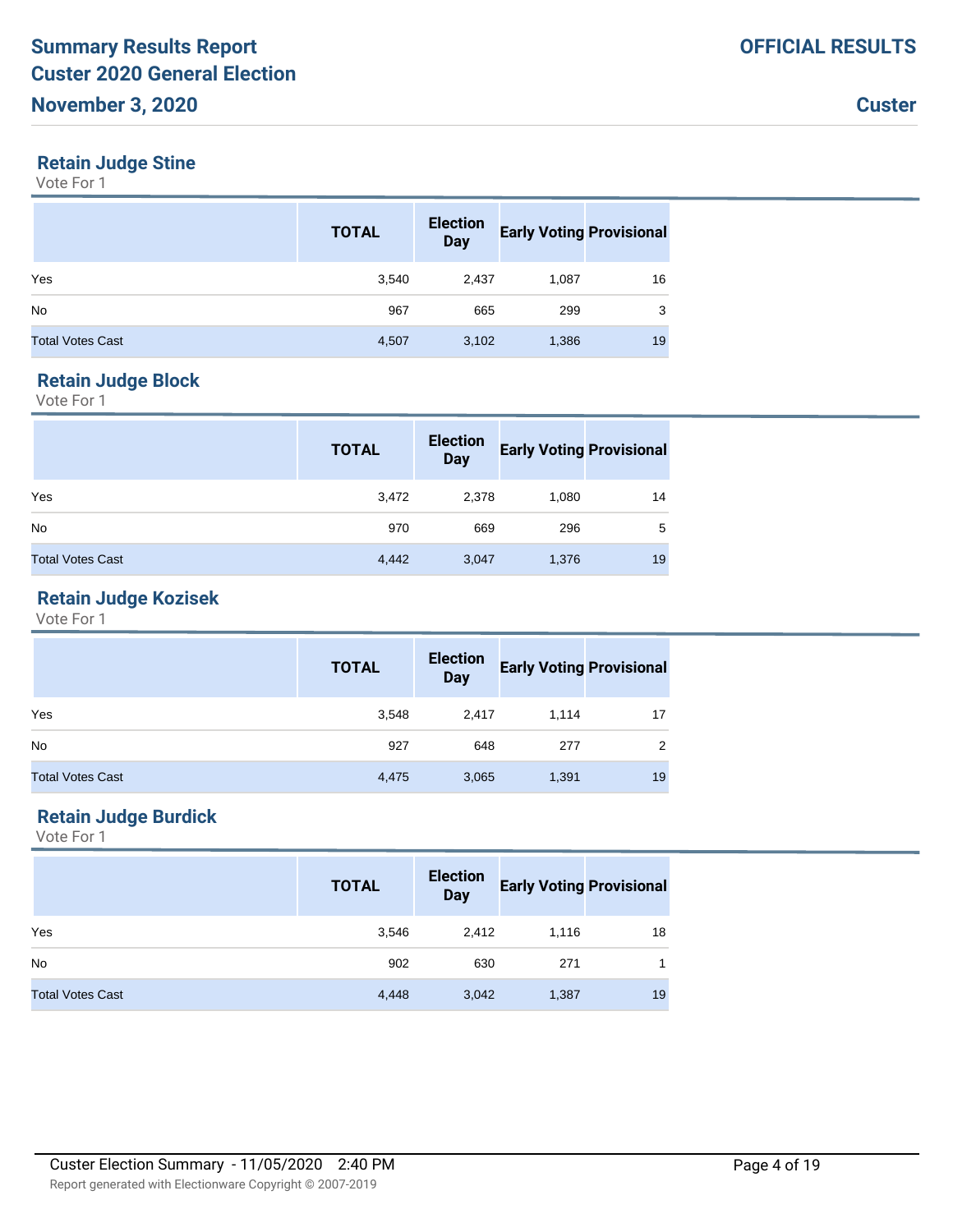## **MPCC - #3**

Vote For 1

|                         | <b>TOTAL</b> | <b>Election</b><br><b>Day</b> | <b>Early Voting Provisional</b> |    |
|-------------------------|--------------|-------------------------------|---------------------------------|----|
| Kirk R. Crawley         | 4,894        | 3,298                         | 1,575                           | 21 |
| Write-In Totals         | 24           | 16                            |                                 | 1  |
| Not Assigned            | 24           | 16                            | 7                               | 1  |
| <b>Total Votes Cast</b> | 4,918        | 3,314                         | 1,582                           | 22 |

# **MPCC - At Large**

Vote For 1

|                         | <b>TOTAL</b> | <b>Election</b><br><b>Day</b> | <b>Early Voting Provisional</b> |    |
|-------------------------|--------------|-------------------------------|---------------------------------|----|
| Ted A. Klug Jr.         | 4,239        | 2,883                         | 1,336                           | 20 |
| Write-In Totals         | 27           | 17                            | 9                               | 1  |
| Not Assigned            | 27           | 17                            | 9                               | 1  |
| <b>Total Votes Cast</b> | 4,266        | 2,900                         | 1,345                           | 21 |

#### **CPNRD - #1**

Vote For 1

|                         | <b>TOTAL</b> | <b>Election</b><br><b>Day</b> | <b>Early Voting Provisional</b> |              |
|-------------------------|--------------|-------------------------------|---------------------------------|--------------|
| Jay Richeson            | 190          | 120                           | 70                              | 0            |
| Write-In Totals         | 2            | 2                             | 0                               | $\mathbf 0$  |
| Not Assigned            | 2            | 2                             | $\Omega$                        | $\Omega$     |
| <b>Total Votes Cast</b> | 192          | 122                           | 70                              | $\mathbf{0}$ |

# **LLNRD- 1**

|                         | <b>TOTAL</b> | <b>Election</b><br><b>Day</b> | <b>Early Voting Provisional</b> |    |
|-------------------------|--------------|-------------------------------|---------------------------------|----|
| Jim Adams               | 3,027        | 2,105                         | 908                             | 14 |
| Write-In Totals         | 15           | 9                             | 6                               | 0  |
| Not Assigned            | 15           | 9                             | 6                               | 0  |
| <b>Total Votes Cast</b> | 3,042        | 2,114                         | 914                             | 14 |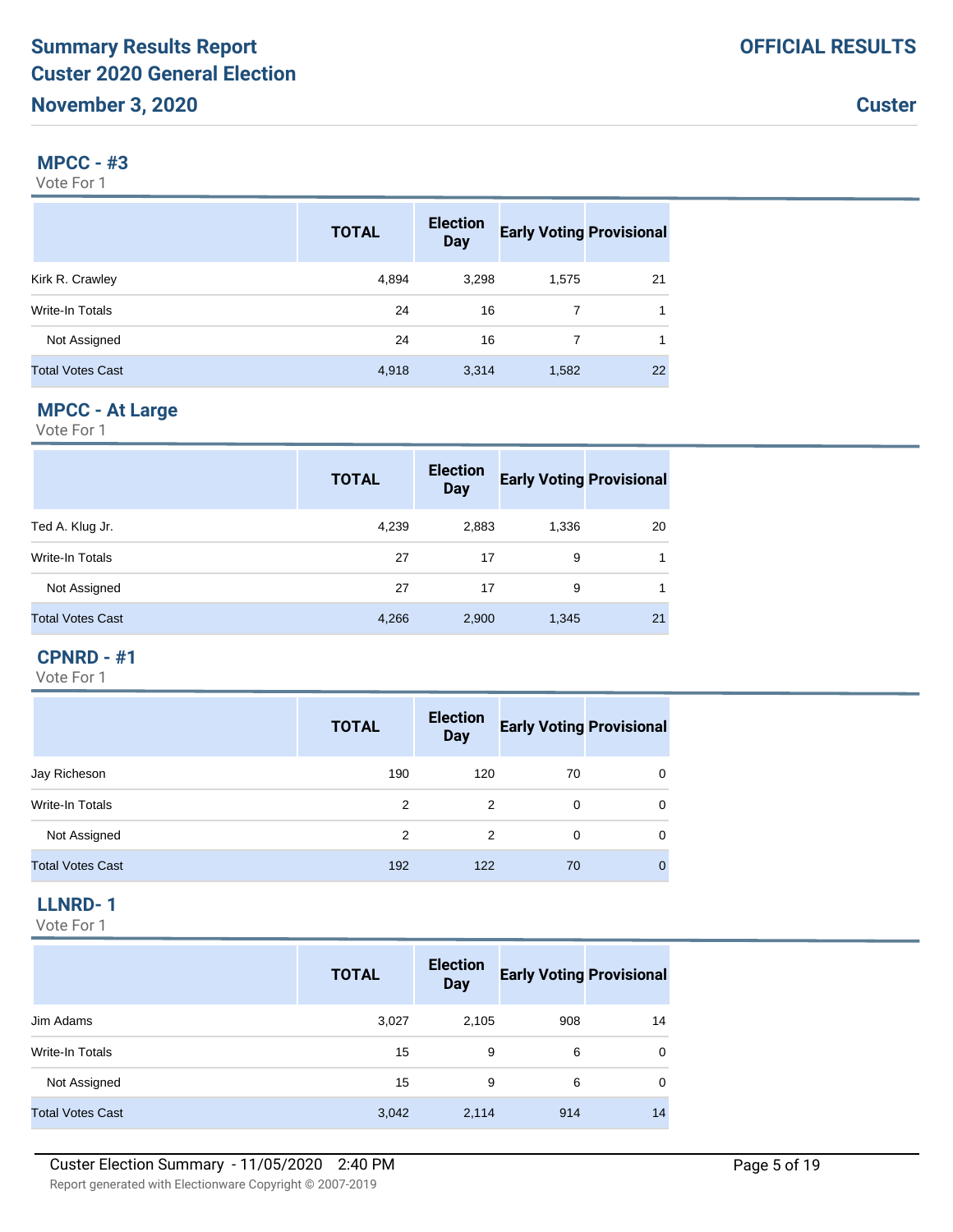## **LLNRD - 2**

Vote For 1

|                         | <b>TOTAL</b> | <b>Election</b><br><b>Day</b> | <b>Early Voting Provisional</b> |   |
|-------------------------|--------------|-------------------------------|---------------------------------|---|
| Alan D. Petersen        | 1,321        | 842                           | 474                             | 5 |
| Write-In Totals         |              | 3                             | 3                               |   |
| Not Assigned            | 7            | 3                             | 3                               |   |
| <b>Total Votes Cast</b> | 1,328        | 845                           | 477                             | 6 |

## **LLNRD - 3 LL 3**

Vote For 1

|                         | <b>TOTAL</b> | <b>Election</b><br><b>Day</b> | <b>Early Voting Provisional</b> |   |
|-------------------------|--------------|-------------------------------|---------------------------------|---|
| <b>Todd Nitsch</b>      | 215          | 164                           | 51                              | 0 |
| Write-In Totals         |              |                               | 0                               | 0 |
| Not Assigned            |              |                               | $\Omega$                        | 0 |
| <b>Total Votes Cast</b> | 216          | 165                           | 51                              | 0 |

## **CPPD**

|                         | <b>TOTAL</b> | <b>Election</b><br><b>Day</b> | <b>Early Voting Provisional</b> |   |
|-------------------------|--------------|-------------------------------|---------------------------------|---|
| <b>Bradley Bartak</b>   | 2,064        | 1.401                         | 662                             | 1 |
| Wayne V. Licking        | 1,734        | 1,121                         | 613                             | 0 |
| Write-In Totals         | 20           | 15                            | 5                               | 0 |
| Not Assigned            | 20           | 15                            | 5                               | 0 |
| <b>Total Votes Cast</b> | 3,818        | 2,537                         | 1,280                           | 1 |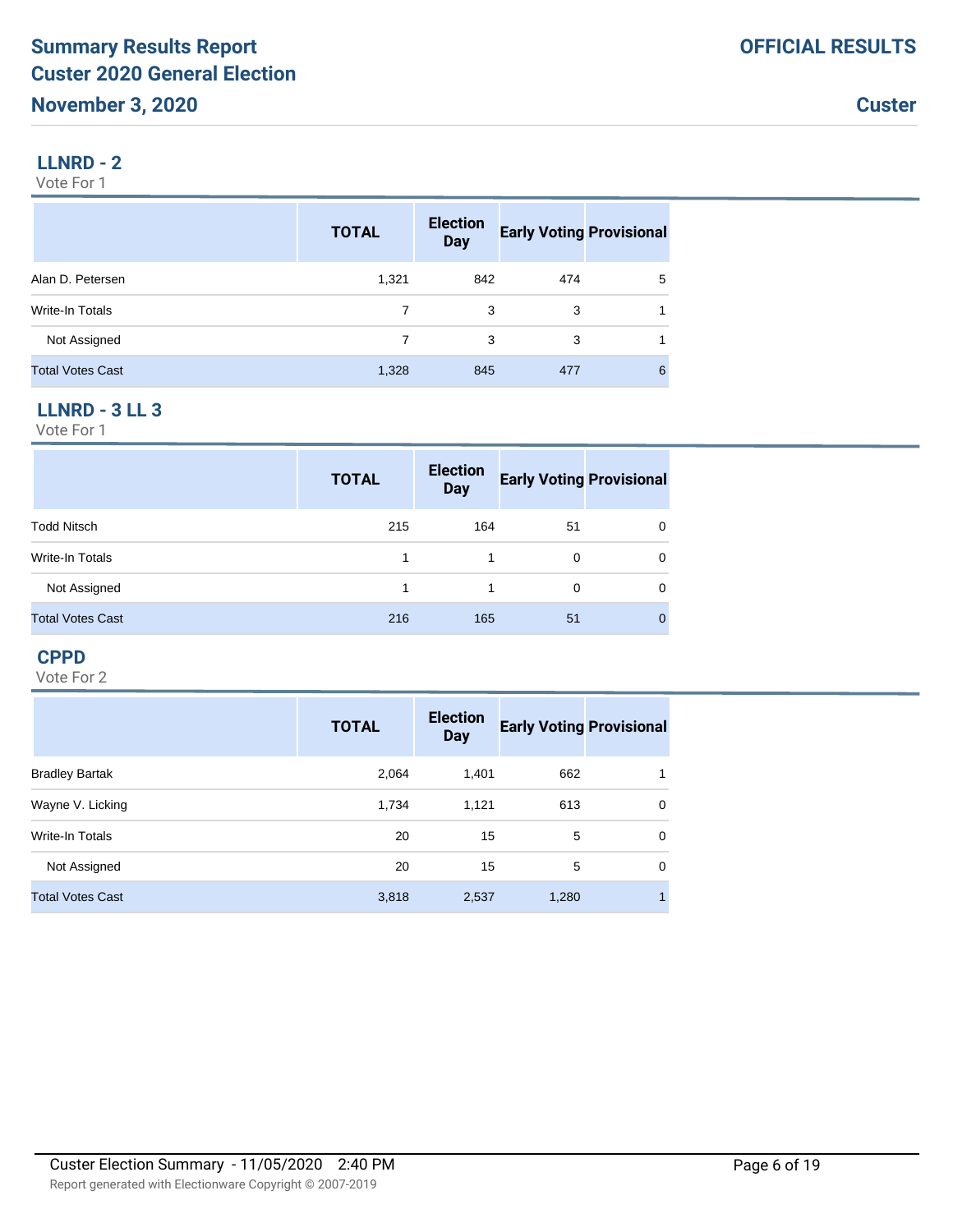# **November 3, 2020**

**Custer**

#### **DPPD - Dawson Subd.**

Vote For 1

|                         | <b>TOTAL</b> | <b>Election</b><br><b>Day</b> | <b>Early Voting Provisional</b> |   |
|-------------------------|--------------|-------------------------------|---------------------------------|---|
| <b>Robert Kennicutt</b> | 48           | 33                            | 15                              | 0 |
| Write-In Totals         | 0            | $\Omega$                      | $\Omega$                        | 0 |
| Not Assigned            | 0            | 0                             | 0                               | 0 |
| <b>Total Votes Cast</b> | 48           | 33                            | 15                              | O |

#### **LVRPPD**

Vote For 3

|                         | <b>TOTAL</b> | <b>Election</b><br><b>Day</b> | <b>Early Voting Provisional</b> |              |
|-------------------------|--------------|-------------------------------|---------------------------------|--------------|
| Harry J. Walahoski      | 36           | 27                            | 9                               | $\Omega$     |
| Marvin Scheideler       | 31           | 21                            | 10                              | $\Omega$     |
| Alphonse A. Kowalski    | 32           | 22                            | 10                              | $\Omega$     |
| Grady Gydesen           | 29           | 20                            | 9                               | $\mathbf 0$  |
| Write-In Totals         | 0            | 0                             | $\mathbf 0$                     | $\mathbf 0$  |
| Not Assigned            | 0            | 0                             | $\mathbf 0$                     | $\mathbf 0$  |
| <b>Total Votes Cast</b> | 128          | 90                            | 38                              | $\mathbf{0}$ |

# **MLPP & Irrig - Subd 1**

|                         | <b>TOTAL</b> | <b>Election</b><br><b>Day</b> | <b>Early Voting Provisional</b> |             |
|-------------------------|--------------|-------------------------------|---------------------------------|-------------|
| Martin J. Riddle        | 394          | 283                           | 111                             | 0           |
| Write-In Totals         | 8            |                               |                                 | $\Omega$    |
| Not Assigned            | 8            |                               |                                 | $\Omega$    |
| <b>Total Votes Cast</b> | 402          | 290                           | 112                             | $\mathbf 0$ |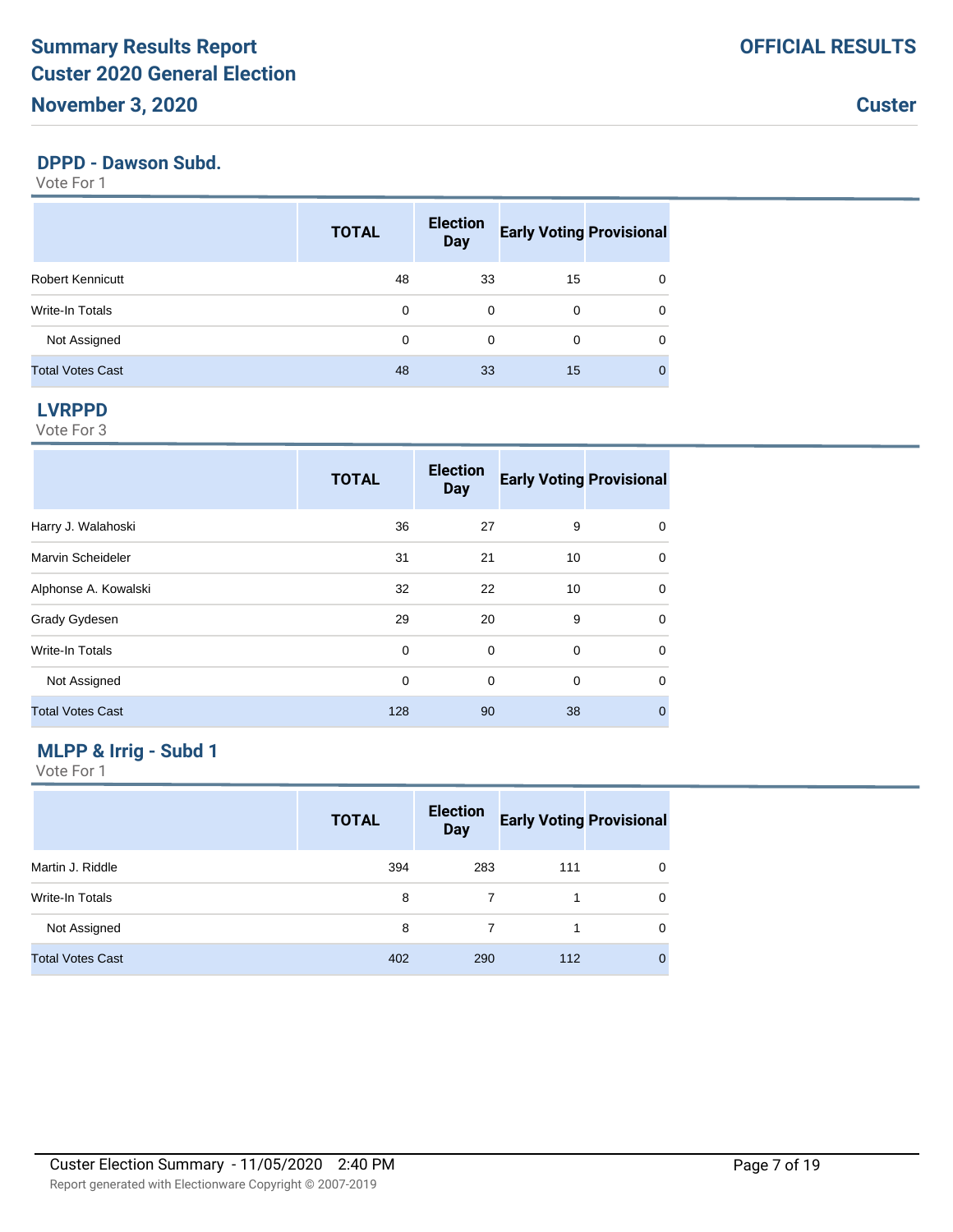#### **LBRD - Subd 3**

Vote For 1

|                         | <b>TOTAL</b> | <b>Election</b><br><b>Day</b> | <b>Early Voting Provisional</b> |   |
|-------------------------|--------------|-------------------------------|---------------------------------|---|
| Randy Treptow           | 357          | 252                           | 105                             | 0 |
| Write-In Totals         | 5            | 3                             | 2                               | 0 |
| Not Assigned            | 5            | 3                             | 2                               | 0 |
| <b>Total Votes Cast</b> | 362          | 255                           | 107                             | 0 |

#### **ESU 10 - Dist 8**

Vote For 1

|                         | <b>TOTAL</b> | <b>Election</b><br><b>Day</b> | <b>Early Voting Provisional</b> |   |
|-------------------------|--------------|-------------------------------|---------------------------------|---|
| Teresa L. Osborn        | 3            | 2                             |                                 | 0 |
| Write-In Totals         | 0            | 0                             | 0                               | 0 |
| Not Assigned            | 0            | 0                             | 0                               | 0 |
| <b>Total Votes Cast</b> | 3            | $\mathcal{P}$                 |                                 | 0 |

#### **AM School- 15**

|                         | <b>TOTAL</b>   | <b>Election</b><br><b>Day</b> | <b>Early Voting Provisional</b> |             |
|-------------------------|----------------|-------------------------------|---------------------------------|-------------|
| <b>Sandy Priest</b>     | 313            | 227                           | 86                              | 0           |
| Michelle Miller         | 447            | 318                           | 129                             | $\mathbf 0$ |
| <b>Ben Cooksley</b>     | 396            | 289                           | 107                             | $\mathbf 0$ |
| <b>Brandon Miller</b>   | 196            | 152                           | 44                              | $\mathbf 0$ |
| <b>Tom Griffith</b>     | 243            | 193                           | 50                              | $\mathbf 0$ |
| <b>Courtney Marsh</b>   | 228            | 171                           | 57                              | $\mathbf 0$ |
| <b>Write-In Totals</b>  | 4              | 4                             | $\mathbf 0$                     | $\mathbf 0$ |
| Not Assigned            | $\overline{4}$ | 4                             | $\mathbf 0$                     | $\mathbf 0$ |
| <b>Total Votes Cast</b> | 1,827          | 1,354                         | 473                             | $\mathbf 0$ |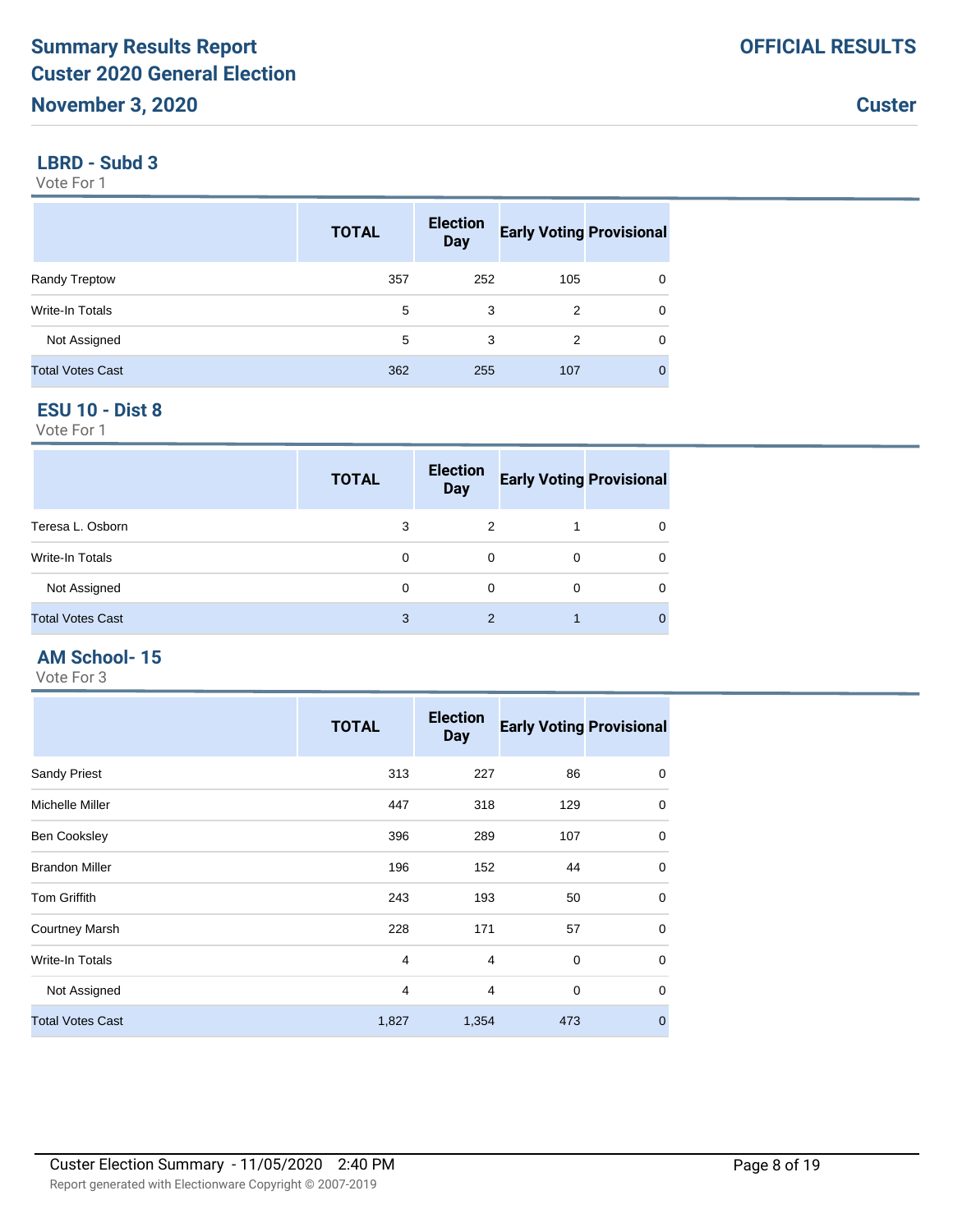#### **Ansley School- 44**

Vote For 3

|                         | <b>TOTAL</b> | <b>Election</b><br><b>Day</b> | <b>Early Voting Provisional</b> |                |
|-------------------------|--------------|-------------------------------|---------------------------------|----------------|
| Peter Cunningham        | 424          | 316                           | 107                             |                |
| Tim Loy                 | 451          | 325                           | 126                             | $\mathbf 0$    |
| Jaimee Bailey           | 451          | 334                           | 116                             | 1              |
| Write-In Totals         | 13           | 12                            | 1                               | $\mathbf 0$    |
| Not Assigned            | 13           | 12                            | 1                               | 0              |
| <b>Total Votes Cast</b> | 1,339        | 987                           | 350                             | $\overline{2}$ |

# **Arnold PS - 89**

Vote For 3

|                         | <b>TOTAL</b> | <b>Election</b><br><b>Day</b> | <b>Early Voting Provisional</b> |             |
|-------------------------|--------------|-------------------------------|---------------------------------|-------------|
| Eric J. Nelson          | 383          | 280                           | 102                             | 1           |
| Duane L. Bowers         | 378          | 281                           | 97                              | 0           |
| Terence A. Schacher     | 124          | 106                           | 17                              | 1           |
| Justin Strasburg        | 282          | 210                           | 71                              | 1           |
| Jennifer Dalrymple      | 282          | 214                           | 68                              | 0           |
| Write-In Totals         | 5            | $\overline{2}$                | 3                               | $\mathbf 0$ |
| Not Assigned            | 5            | 2                             | 3                               | $\mathbf 0$ |
| <b>Total Votes Cast</b> | 1,454        | 1,093                         | 358                             | 3           |

#### **BB School-25**

|                         | <b>TOTAL</b> | <b>Election</b><br><b>Day</b> | <b>Early Voting Provisional</b> |             |
|-------------------------|--------------|-------------------------------|---------------------------------|-------------|
| J. B. Atkins            | 1,533        | 917                           | 606                             | 10          |
| Mary A. Shaw            | 1,698        | 1,033                         | 654                             | 11          |
| Amy Staples             | 1,711        | 1,019                         | 682                             | 10          |
| Write-In Totals         | 43           | 22                            | 21                              | $\mathbf 0$ |
| Not Assigned            | 43           | 22                            | 21                              | $\mathbf 0$ |
| <b>Total Votes Cast</b> | 4,985        | 2,991                         | 1,963                           | 31          |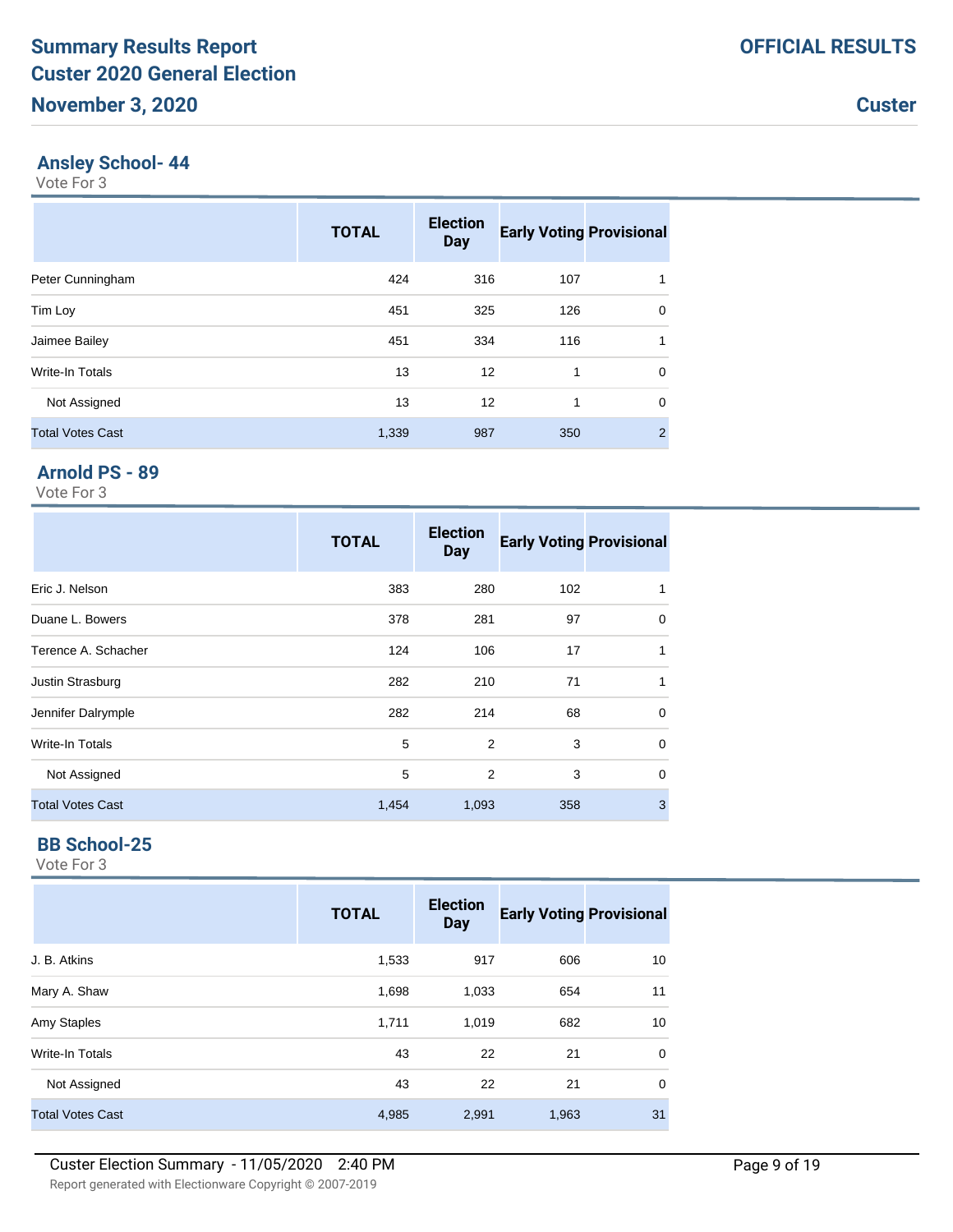#### **Callaway PS- 180**

Vote For 3

|                         | <b>TOTAL</b> | <b>Election</b><br><b>Day</b> | <b>Early Voting Provisional</b> |                |
|-------------------------|--------------|-------------------------------|---------------------------------|----------------|
| <b>Michael Reiff</b>    | 455          | 309                           | 144                             | 2              |
| Rhonda Pandorf          | 567          | 402                           | 163                             | 2              |
| Jim Phelps              | 558          | 397                           | 158                             | 3              |
| Write-In Totals         | 24           | 19                            | 5                               | 0              |
| Not Assigned            | 24           | 19                            | 5                               | $\mathbf 0$    |
| <b>Total Votes Cast</b> | 1,604        | 1,127                         | 470                             | $\overline{7}$ |

## **Sargent PS - 84**

Vote For 3

|                         | <b>TOTAL</b> | <b>Election</b><br><b>Day</b> | <b>Early Voting Provisional</b> |             |
|-------------------------|--------------|-------------------------------|---------------------------------|-------------|
| Chandra Horky           | 372          | 263                           | 109                             | 0           |
| Tammera Moody           | 340          | 235                           | 105                             | $\mathbf 0$ |
| J.D. Keefe              | 282          | 196                           | 86                              | 0           |
| Laura Kipp              | 395          | 264                           | 131                             | 0           |
| Write-In Totals         | 7            | $\overline{4}$                | 3                               | $\mathbf 0$ |
| Not Assigned            | 7            | 4                             | 3                               | $\mathbf 0$ |
| <b>Total Votes Cast</b> | 1,396        | 962                           | 434                             | $\mathbf 0$ |

# **Cozad -D11**

|                         | <b>TOTAL</b> | <b>Election</b><br><b>Day</b> | <b>Early Voting Provisional</b> |          |
|-------------------------|--------------|-------------------------------|---------------------------------|----------|
| Joel Carlson            | 2            | 2                             | 0                               | 0        |
| Michele R. Starman      | 4            | 2                             | 2                               | $\Omega$ |
| Ann K. Burkholder       | 2            | 2                             | 0                               | $\Omega$ |
| <b>Write-In Totals</b>  | $\Omega$     | 0                             | 0                               | $\Omega$ |
| Not Assigned            | $\Omega$     | $\Omega$                      | $\Omega$                        | $\Omega$ |
| <b>Total Votes Cast</b> | 8            | 6                             | $\overline{2}$                  | 0        |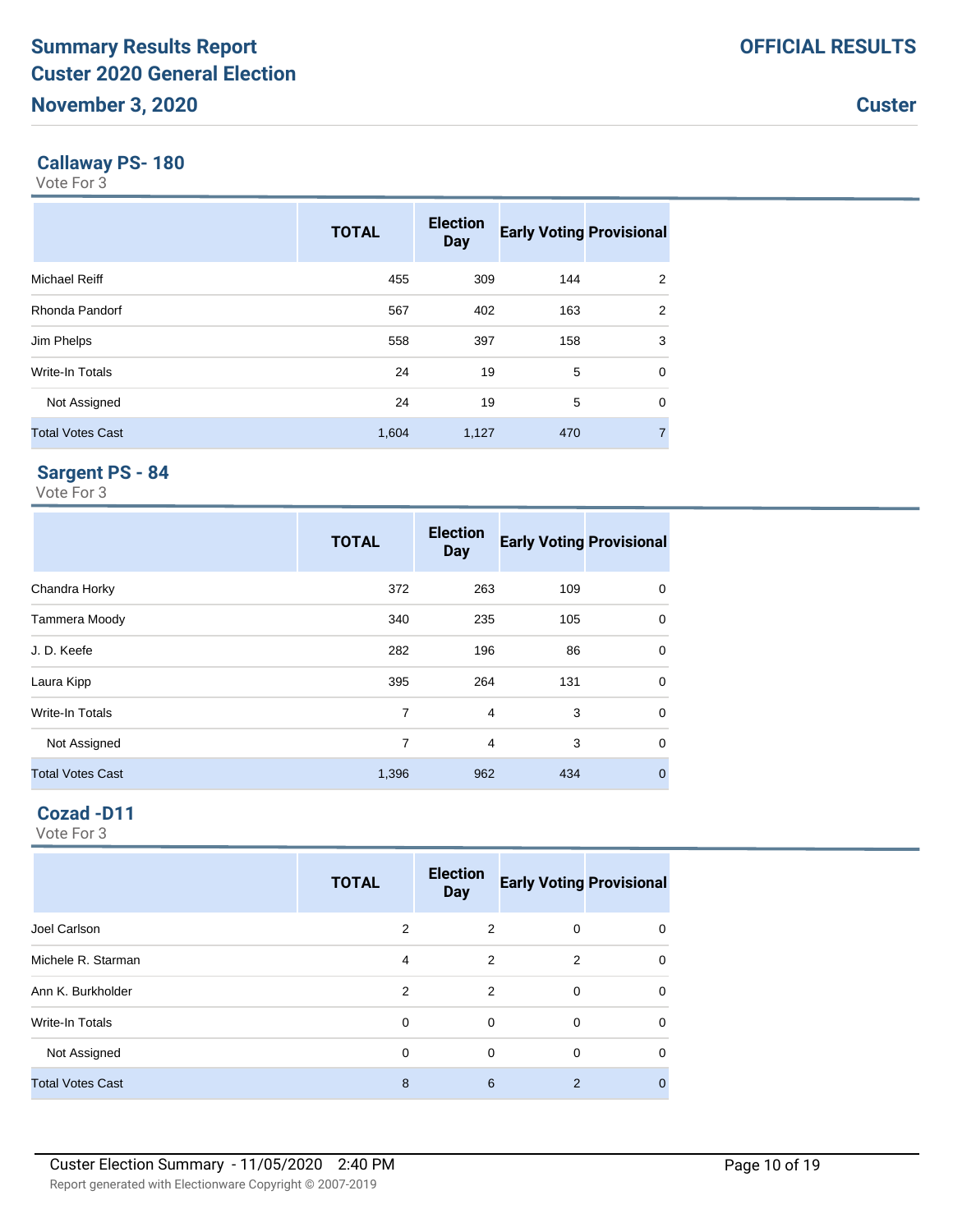#### **Gothenburg - D20**

Vote For 3

|                         | <b>TOTAL</b> | <b>Election</b><br><b>Day</b> | <b>Early Voting Provisional</b> |              |
|-------------------------|--------------|-------------------------------|---------------------------------|--------------|
| Kyle Fornoff            | 45           | 25                            | 20                              | $\mathbf 0$  |
| Becky Jobman            | 57           | 34                            | 23                              | $\mathbf 0$  |
| <b>Kelly Terrell</b>    | 49           | 25                            | 24                              | $\mathbf 0$  |
| Write-In Totals         | 8            | 8                             | $\mathbf 0$                     | $\mathbf 0$  |
| Not Assigned            | 8            | 8                             | $\mathbf 0$                     | $\mathbf 0$  |
| <b>Total Votes Cast</b> | 159          | 92                            | 67                              | $\mathbf{0}$ |

# **Litchfield - S15**

Vote For 3

|                         | <b>TOTAL</b> | <b>Election</b><br><b>Day</b> | <b>Early Voting Provisional</b> |             |
|-------------------------|--------------|-------------------------------|---------------------------------|-------------|
| James R. Holm           | 83           | 66                            | 17                              | $\Omega$    |
| <b>Mitchell Feldman</b> | 81           | 62                            | 19                              | 0           |
| Cole Lewandowski        | 82           | 64                            | 18                              | 0           |
| Write-In Totals         | 1            | 1                             | 0                               | $\Omega$    |
| Not Assigned            | 1            | 1                             | 0                               | 0           |
| <b>Total Votes Cast</b> | 247          | 193                           | 54                              | $\mathbf 0$ |

#### **Loup Co - #25**

|                         | <b>TOTAL</b> | <b>Election</b><br><b>Day</b> | <b>Early Voting Provisional</b> |             |
|-------------------------|--------------|-------------------------------|---------------------------------|-------------|
| Luke Glidden            | 3            | 3                             | 0                               | 0           |
| Kent W. Lewis           | 4            | 4                             | 0                               | 0           |
| Greg Brown              | 5            | 5                             | $\Omega$                        | 0           |
| Write-In Totals         | 1            | 1                             | $\mathbf 0$                     | 0           |
| Not Assigned            | 1            | 1                             | $\Omega$                        | $\mathbf 0$ |
| <b>Total Votes Cast</b> | 13           | 13                            | $\mathbf 0$                     | 0           |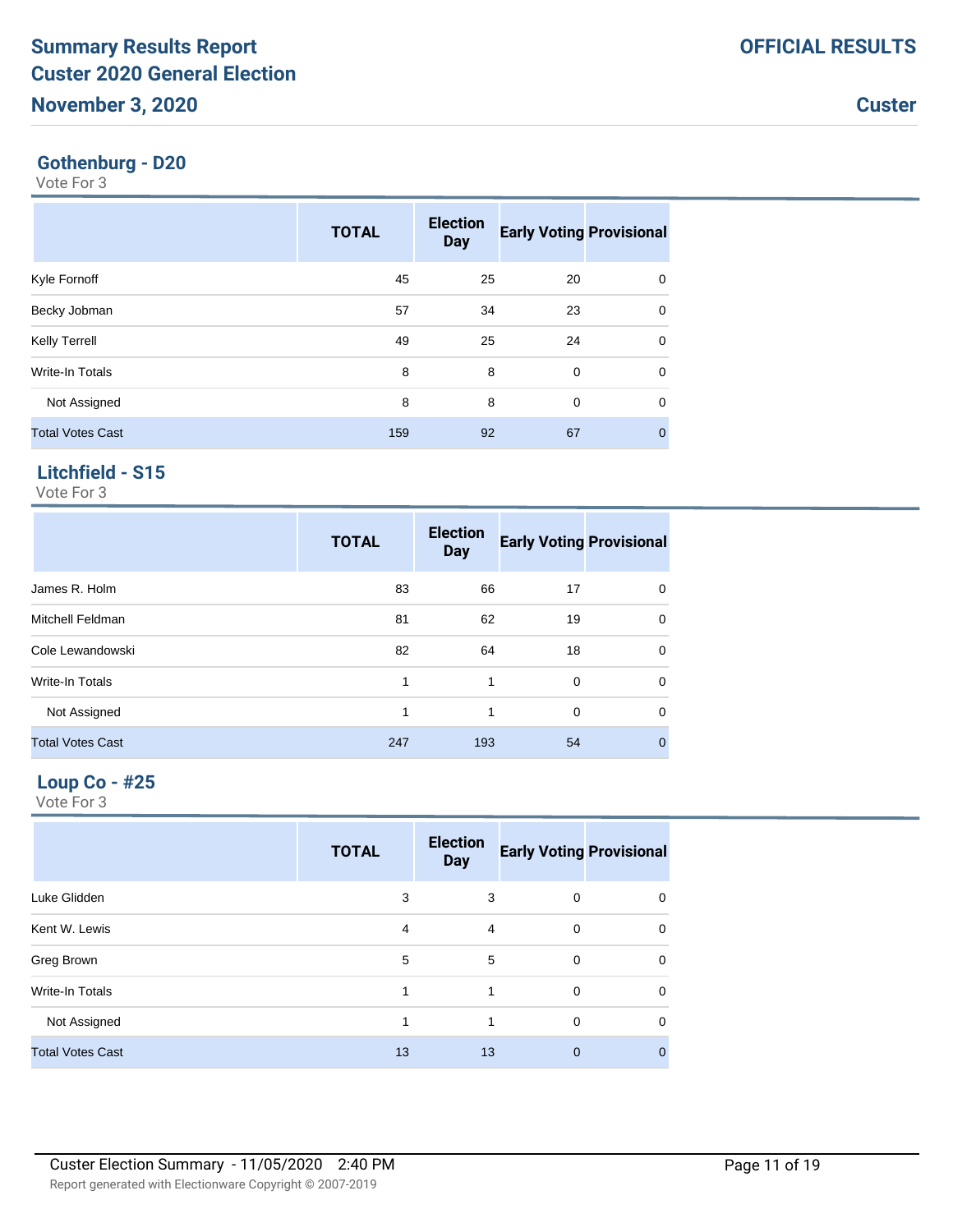#### **Sandhills - #B71**

Vote For 3

|                         | <b>TOTAL</b>   | <b>Election</b><br><b>Day</b> | <b>Early Voting Provisional</b> |              |
|-------------------------|----------------|-------------------------------|---------------------------------|--------------|
| <b>Tyson Cox</b>        | 2              | 2                             | 0                               | 0            |
| Tedd N. Teahon          | 2              | 2                             | $\mathbf 0$                     | $\mathbf 0$  |
| Michelle Milleson       | $\mathfrak{p}$ | $\overline{2}$                | $\Omega$                        | $\mathbf 0$  |
| <b>Write-In Totals</b>  | $\Omega$       | 0                             | 0                               | $\mathbf 0$  |
| Not Assigned            | $\Omega$       | $\Omega$                      | $\Omega$                        | 0            |
| <b>Total Votes Cast</b> | 6              | 6                             | $\Omega$                        | $\mathbf{0}$ |

# **SEM - #101**

|                         | <b>TOTAL</b>   | <b>Election</b><br><b>Day</b> | <b>Early Voting Provisional</b> |                |
|-------------------------|----------------|-------------------------------|---------------------------------|----------------|
| Kirby D. Burden         | 14             | $\overline{7}$                | $\overline{7}$                  | 0              |
| <b>Brock Elsen</b>      | 18             | 10                            | 8                               | $\mathbf 0$    |
| Jana Hoos               | 14             | 10                            | 4                               | 0              |
| Jennifer L. Anderson    | 22             | 12                            | 10                              | $\mathbf 0$    |
| Rachel Hrasky           | 22             | 14                            | 8                               | $\mathbf 0$    |
| <b>Todd Ibach</b>       | $\overline{7}$ | $\overline{7}$                | $\mathbf 0$                     | $\mathbf 0$    |
| <b>Write-In Totals</b>  | 0              | 0                             | $\mathbf 0$                     | $\mathbf 0$    |
| Not Assigned            | 0              | $\mathbf 0$                   | $\mathbf 0$                     | $\mathbf 0$    |
| <b>Total Votes Cast</b> | 97             | 60                            | 37                              | $\overline{0}$ |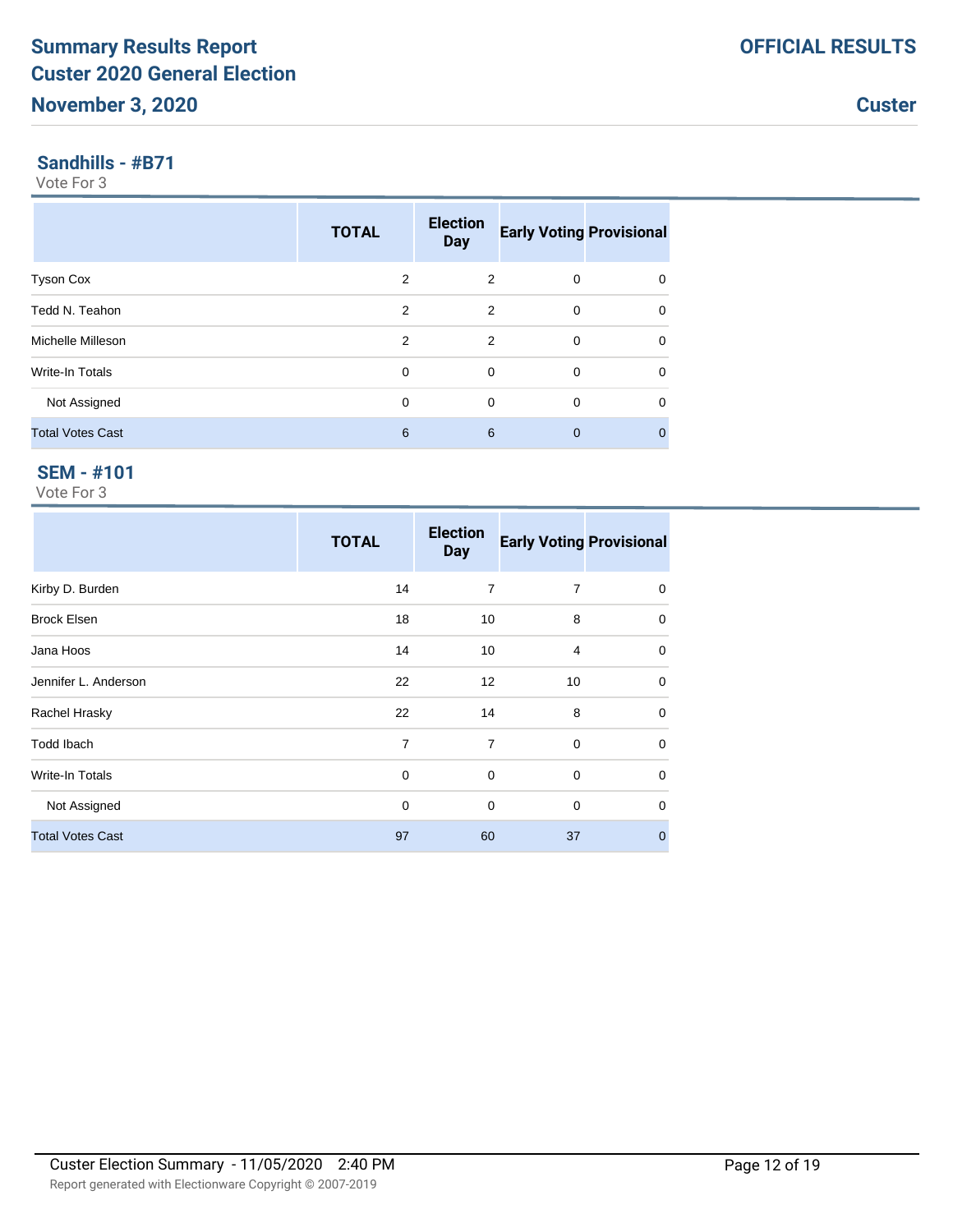#### **Ord SD 5**

Vote For 3

|                         | <b>TOTAL</b> | <b>Election</b><br><b>Day</b> | <b>Early Voting Provisional</b> |                |
|-------------------------|--------------|-------------------------------|---------------------------------|----------------|
| Heidi K. Proskocil      | 50           | 33                            | 17                              | 0              |
| Lisa M. Farrens         | 44           | 28                            | 16                              | $\mathbf 0$    |
| Josh Zangger            | 47           | 32                            | 15                              | 0              |
| Write-In Totals         | 1            | 1                             | $\mathbf 0$                     | 0              |
| Not Assigned            | 1            | 1                             | $\mathbf 0$                     | 0              |
| <b>Total Votes Cast</b> | 142          | 94                            | 48                              | $\overline{0}$ |

# **Arcadia SD 21**

Vote For 3

|                         | <b>TOTAL</b> | <b>Election</b><br><b>Day</b> | <b>Early Voting Provisional</b> |              |
|-------------------------|--------------|-------------------------------|---------------------------------|--------------|
| Matt Skaggs             | 18           | 17                            | 1                               | 0            |
| Jolene Greenland        | 11           | 11                            | $\mathbf 0$                     | $\Omega$     |
| Sandra Hulinsky         | 16           | 15                            | 1                               | $\mathbf 0$  |
| Write-In Totals         | 1            | 1                             | $\Omega$                        | $\Omega$     |
| Not Assigned            | 1            | 1                             | 0                               | $\Omega$     |
| <b>Total Votes Cast</b> | 46           | 44                            | $\overline{2}$                  | $\mathbf{0}$ |

#### **BB - East Ward**

|                         | <b>TOTAL</b> | <b>Election</b><br><b>Day</b> | <b>Early Voting Provisional</b> |    |
|-------------------------|--------------|-------------------------------|---------------------------------|----|
| Lawrence D. Stump       | 263          | 148                           | 110                             | 5  |
| Christopher A. Myers    | 495          | 272                           | 219                             | 4  |
| Write-In Totals         | 3            | 2                             | 0                               | 1  |
| Not Assigned            | 3            | 2                             | $\Omega$                        |    |
| <b>Total Votes Cast</b> | 761          | 422                           | 329                             | 10 |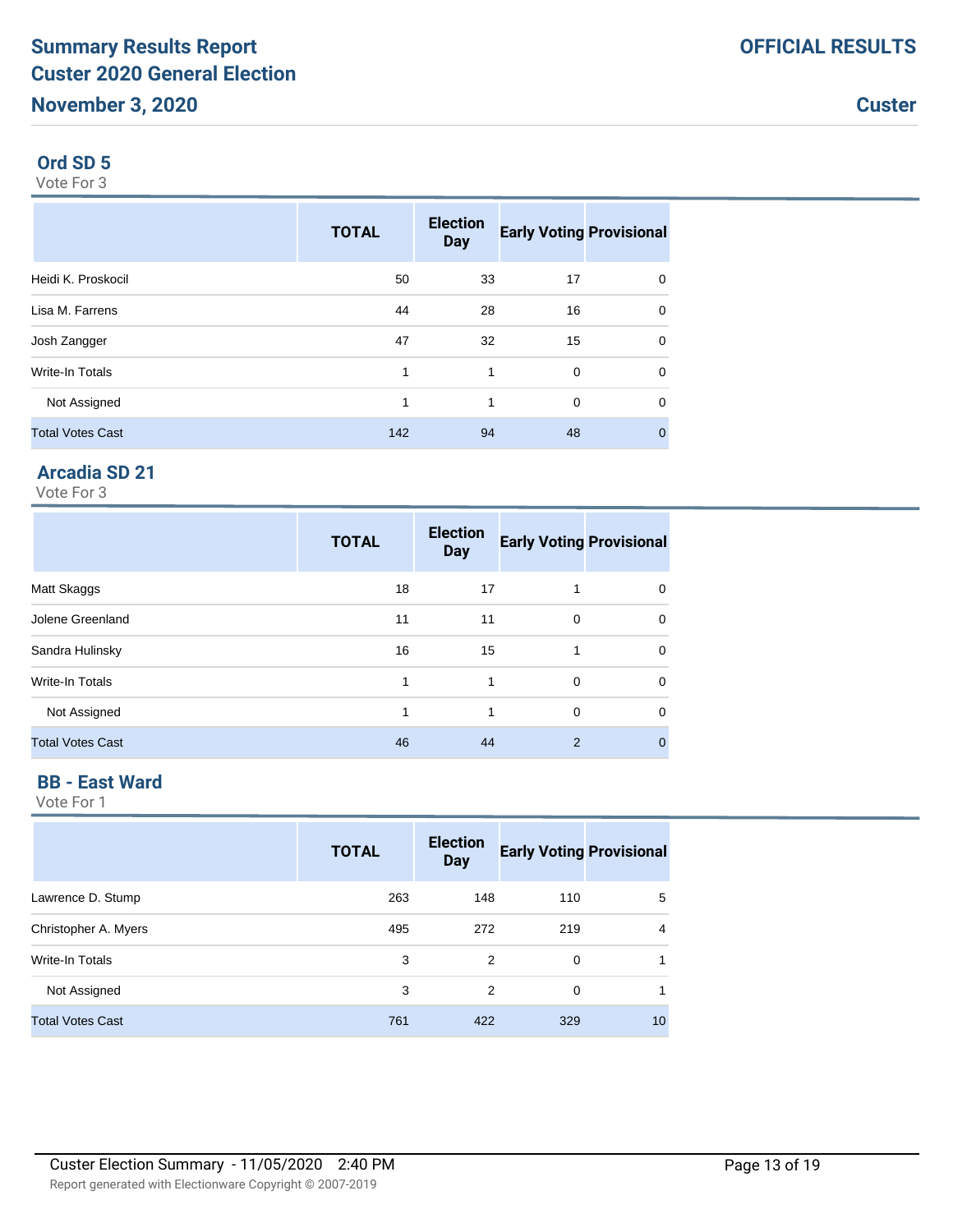## **BB - West Ward**

Vote For 1

|                         | <b>TOTAL</b> | <b>Election</b><br><b>Day</b> | <b>Early Voting Provisional</b> |   |
|-------------------------|--------------|-------------------------------|---------------------------------|---|
| Jacob Holcomb           | 630          | 402                           | 223                             | 5 |
| <b>Write-In Totals</b>  | 36           | 29                            | 6                               |   |
| Not Assigned            | 36           | 29                            | 6                               |   |
| <b>Total Votes Cast</b> | 666          | 431                           | 229                             | 6 |

# **BB - Airport Broken Bow**

Vote For 2

|                         | <b>TOTAL</b> | <b>Election</b><br><b>Day</b> | <b>Early Voting Provisional</b> |    |
|-------------------------|--------------|-------------------------------|---------------------------------|----|
| David Minnick, M.D.     | 1,499        | 896                           | 588                             | 15 |
| Write-In Totals         | 28           | 8                             | 18                              | 2  |
| Not Assigned            | 28           | 8                             | 18                              | 2  |
| <b>Total Votes Cast</b> | 1,527        | 904                           | 606                             | 17 |

# **Sargent - Councilman**

|                         | <b>TOTAL</b> | <b>Election</b><br><b>Day</b> | <b>Early Voting Provisional</b> |              |
|-------------------------|--------------|-------------------------------|---------------------------------|--------------|
| <b>Gerry Sheets</b>     | 233          | 166                           | 67                              | $\mathbf 0$  |
| Tim Clayton             | 205          | 148                           | 57                              | $\mathbf 0$  |
| Write-In Totals         | 10           | 5                             | 5                               | $\Omega$     |
| Not Assigned            | 10           | 5                             | 5                               | $\mathbf 0$  |
| <b>Total Votes Cast</b> | 448          | 319                           | 129                             | $\mathbf{0}$ |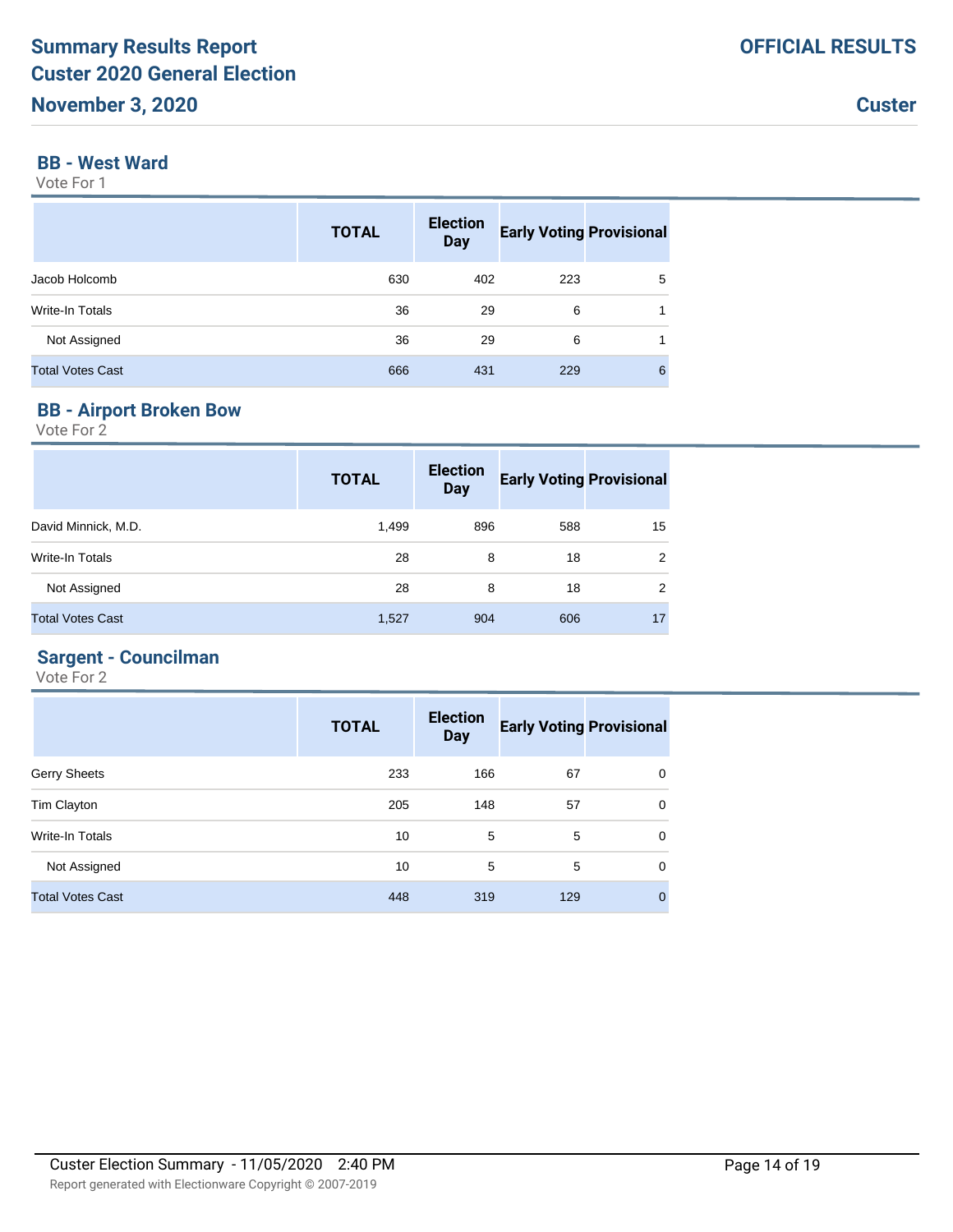#### **Sargent - Airport Authority**

Vote For 1

|                         | <b>TOTAL</b> | <b>Election</b><br><b>Day</b> | <b>Early Voting Provisional</b> |   |
|-------------------------|--------------|-------------------------------|---------------------------------|---|
| John D. Troxel          | 246          | 179                           | 67                              | 0 |
| Write-In Totals         | 6            | 4                             | 2                               | 0 |
| Not Assigned            | 6            | 4                             | 2                               | 0 |
| <b>Total Votes Cast</b> | 252          | 183                           | 69                              | 0 |

# **Anselmo Village**

Vote For 3

|                         | <b>TOTAL</b> | <b>Election</b><br><b>Day</b> | <b>Early Voting Provisional</b> |              |
|-------------------------|--------------|-------------------------------|---------------------------------|--------------|
| Dan Burnett             | 57           | 41                            | 16                              | 0            |
| <b>Terry Haskell</b>    | 61           | 47                            | 14                              | 0            |
| <b>Bob Blakely</b>      | 56           | 41                            | 15                              | 0            |
| Write-In Totals         | 6            | 5                             | 1                               | 0            |
| Not Assigned            | 6            | 5                             | 1                               | 0            |
| <b>Total Votes Cast</b> | 180          | 134                           | 46                              | $\mathbf{0}$ |

#### **Ansley Village**

|                          | <b>TOTAL</b> | <b>Election</b><br><b>Day</b> | <b>Early Voting Provisional</b> |              |
|--------------------------|--------------|-------------------------------|---------------------------------|--------------|
| <b>Trenton Fecht</b>     | 176          | 137                           | 39                              | 0            |
| <b>Write-In Totals</b>   | 78           | 67                            | 11                              | $\mathbf 0$  |
| Write-In: Scott Rehfeld  | 24           | 18                            | 6                               | $\Omega$     |
| Write-In: Robert Henry   | 33           | 32                            | 1                               | $\Omega$     |
| Write-In: Andrew Gibbons | 9            | 9                             | 0                               | $\Omega$     |
| Not Assigned             | 12           | 8                             | 4                               | $\Omega$     |
| <b>Total Votes Cast</b>  | 254          | 204                           | 50                              | $\mathbf{0}$ |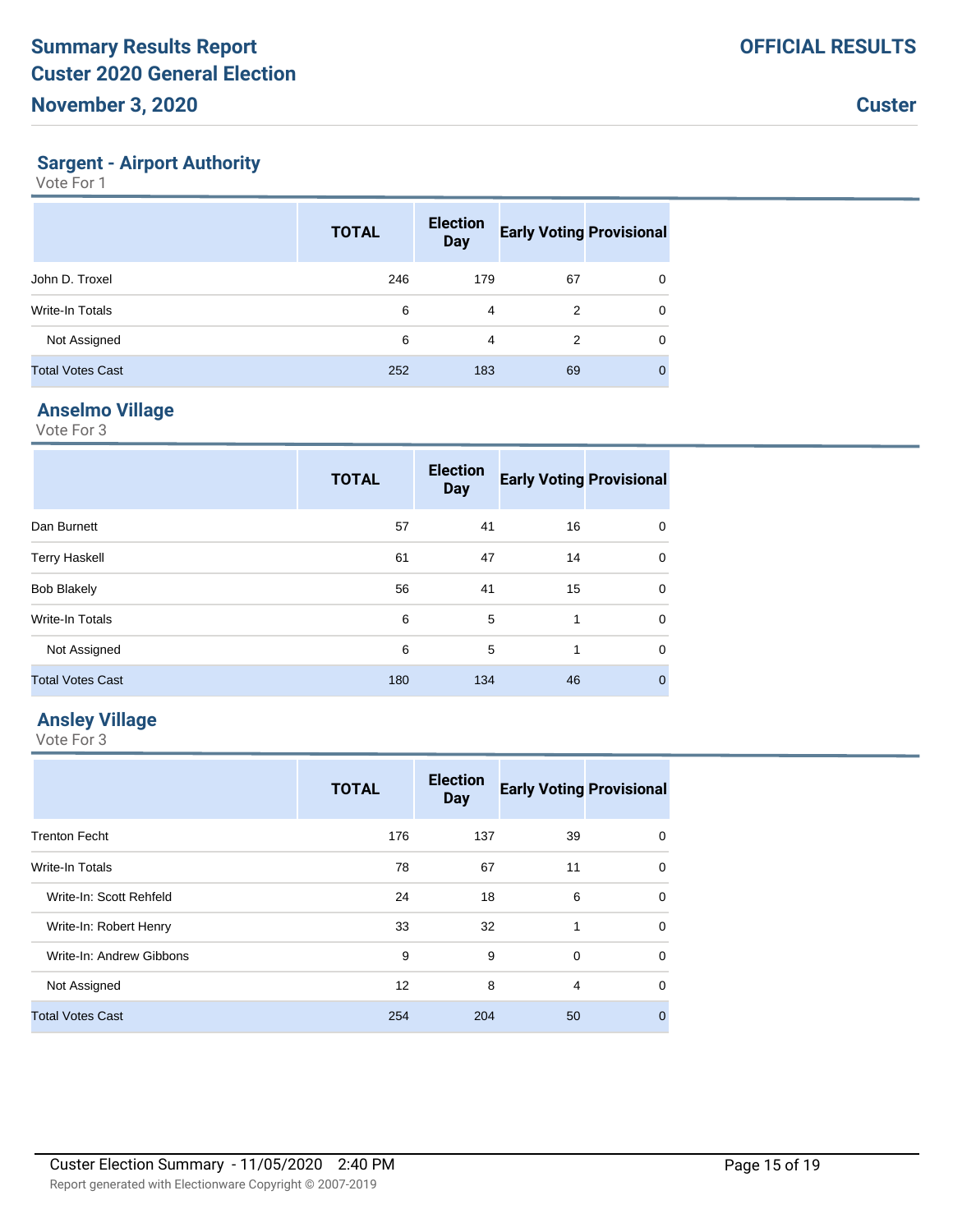#### **Arnold Village**

Vote For 2

|                         | <b>TOTAL</b> | <b>Election</b><br><b>Day</b> | <b>Early Voting Provisional</b> |             |
|-------------------------|--------------|-------------------------------|---------------------------------|-------------|
| Dusty Stutzman          | 155          | 132                           | 23                              | 0           |
| <b>Glen Bowers</b>      | 261          | 210                           | 50                              | 1           |
| Aaron Olson             | 285          | 235                           | 49                              | 1           |
| <b>Write-In Totals</b>  | 4            | 2                             | 2                               | 0           |
| Not Assigned            | 4            | 2                             | 2                               | $\mathbf 0$ |
| <b>Total Votes Cast</b> | 705          | 579                           | 124                             | 2           |

# **Arnold - Lottery**

Vote For 1

|                           | <b>TOTAL</b> | <b>Election</b><br><b>Day</b> | <b>Early Voting Provisional</b> |   |
|---------------------------|--------------|-------------------------------|---------------------------------|---|
| YES (For such lottery)    | 184          | 150                           | 34                              | 0 |
| NO (Against such lottery) | 208          | 175                           | 32                              |   |
| <b>Total Votes Cast</b>   | 392          | 325                           | 66                              |   |

## **Berwyn Village**

|                         | <b>TOTAL</b> | <b>Election</b><br>Day | <b>Early Voting Provisional</b> |   |
|-------------------------|--------------|------------------------|---------------------------------|---|
| Write-In Totals         | 35           | 18                     | 17                              | 0 |
| Not Assigned            | 35           | 18                     | 17                              | 0 |
| <b>Total Votes Cast</b> | 35           | 18                     | 17                              | 0 |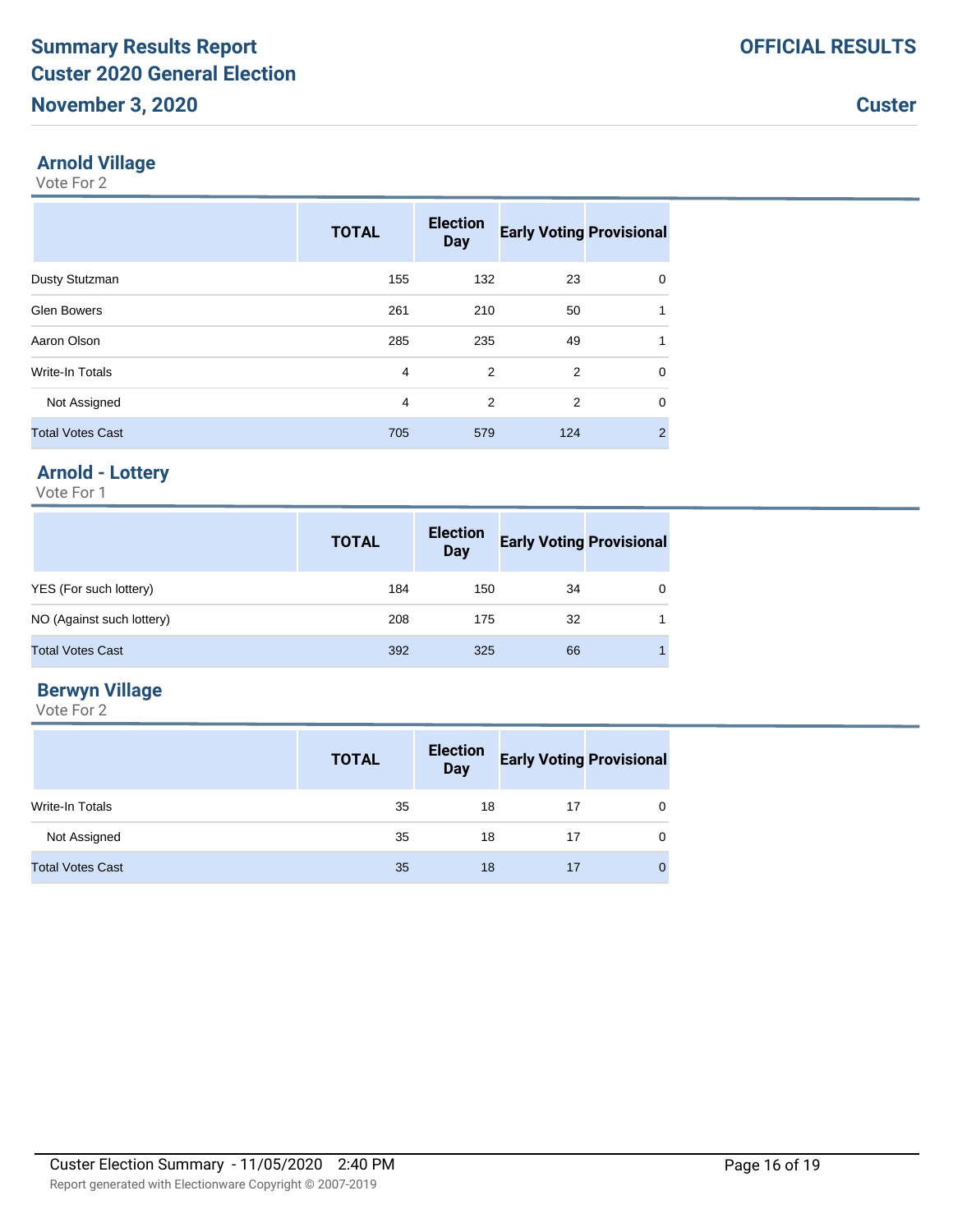#### **Callaway Village**

Vote For 2

|                              | <b>TOTAL</b> | <b>Election</b><br><b>Day</b> | <b>Early Voting Provisional</b> |          |
|------------------------------|--------------|-------------------------------|---------------------------------|----------|
| Ken Pitkin                   | 298          | 214                           | 81                              | 3        |
| Write-In Totals              | 30           | 26                            | 4                               | $\Omega$ |
| Write-In: Daniel Lewandowski | 15           | 15                            | $\Omega$                        | $\Omega$ |
| Not Assigned                 | 15           | 11                            | 4                               | $\Omega$ |
| <b>Total Votes Cast</b>      | 328          | 240                           | 85                              | 3        |

## **Comstock Village**

Vote For 3

|                         | <b>TOTAL</b> | <b>Election</b><br><b>Day</b> | <b>Early Voting Provisional</b> |             |
|-------------------------|--------------|-------------------------------|---------------------------------|-------------|
| Dennis D. Johnson       | 24           | 20                            | 4                               | 0           |
| Write-In Totals         | 66           | 35                            | 31                              | $\mathbf 0$ |
| Not Assigned            | 66           | 35                            | 31                              | $\mathbf 0$ |
| <b>Total Votes Cast</b> | 90           | 55                            | 35                              | $\Omega$    |

#### **Mason City Village**

|                         | <b>TOTAL</b> | <b>Election</b><br><b>Day</b> | <b>Early Voting Provisional</b> |   |
|-------------------------|--------------|-------------------------------|---------------------------------|---|
| Dennis C. Tompkin       | 51           | 34                            | 17                              | 0 |
| Kalla Sawyer            | 54           | 35                            | 19                              | 0 |
| Sarah Zimmer            | 55           | 38                            | 17                              | 0 |
| <b>Write-In Totals</b>  | 3            | 2                             | 1                               | 0 |
| Not Assigned            | 3            | 2                             | 1                               | 0 |
| <b>Total Votes Cast</b> | 163          | 109                           | 54                              | 0 |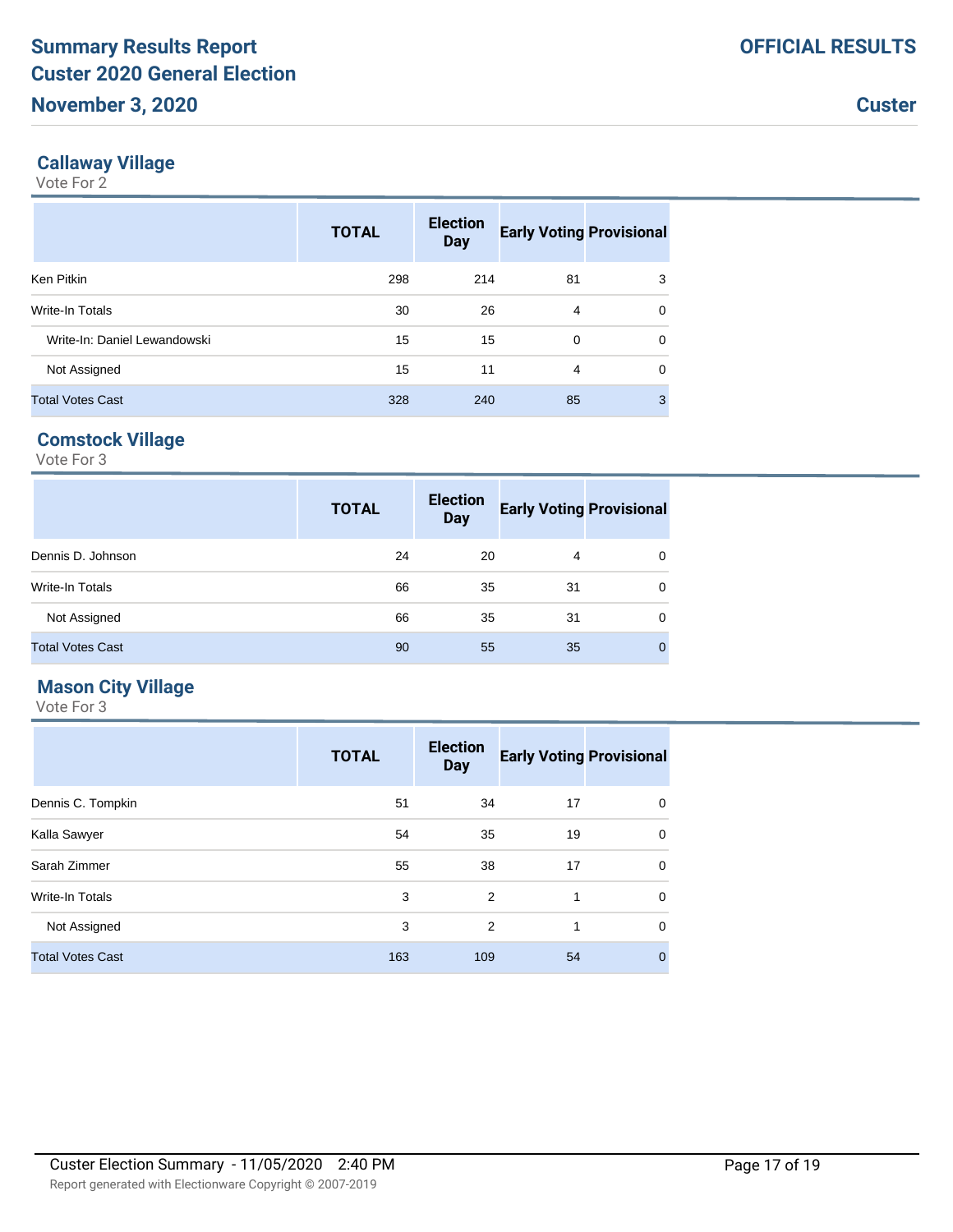#### **Merna Village**

Vote For 3

|                         | <b>TOTAL</b> | <b>Election</b><br><b>Day</b> | <b>Early Voting Provisional</b> |             |
|-------------------------|--------------|-------------------------------|---------------------------------|-------------|
| Allen Williams          | 114          | 89                            | 25                              | $\Omega$    |
| Justin R. Potter        | 133          | 108                           | 25                              | 0           |
| Write-In Totals         | 9            | 9                             | 0                               | $\Omega$    |
| Not Assigned            | 9            | 9                             | 0                               | 0           |
| <b>Total Votes Cast</b> | 256          | 206                           | 50                              | $\mathbf 0$ |

#### **Oconto Village**

Vote For 2

|                         | <b>TOTAL</b> | <b>Election</b><br><b>Day</b> | <b>Early Voting Provisional</b> |             |
|-------------------------|--------------|-------------------------------|---------------------------------|-------------|
| Mark Rempe              | 50           | 29                            | 21                              | $\Omega$    |
| Karen Dockweiler        | 61           | 38                            | 23                              | 0           |
| Write-In Totals         |              | 1                             | $\Omega$                        | $\Omega$    |
| Not Assigned            | 1            | 1                             | $\Omega$                        | $\mathbf 0$ |
| <b>Total Votes Cast</b> | 112          | 68                            | 44                              | 0           |

# **Proposed Amendment No. 1**

Vote For 1

|                         | <b>TOTAL</b> | <b>Election</b><br><b>Day</b> | <b>Early Voting Provisional</b> |    |
|-------------------------|--------------|-------------------------------|---------------------------------|----|
| For                     | 2,652        | 1,678                         | 957                             | 17 |
| Against                 | 2,656        | 1,856                         | 794                             | 6  |
| <b>Total Votes Cast</b> | 5,308        | 3,534                         | 1,751                           | 23 |

## **Proposed Amendment No. 2**

|                         | <b>TOTAL</b> | <b>Election</b><br><b>Day</b> | <b>Early Voting Provisional</b> |    |
|-------------------------|--------------|-------------------------------|---------------------------------|----|
| For                     | 2,675        | 1,792                         | 870                             | 13 |
| Against                 | 2,451        | 1,619                         | 824                             | 8  |
| <b>Total Votes Cast</b> | 5,126        | 3,411                         | 1,694                           | 21 |